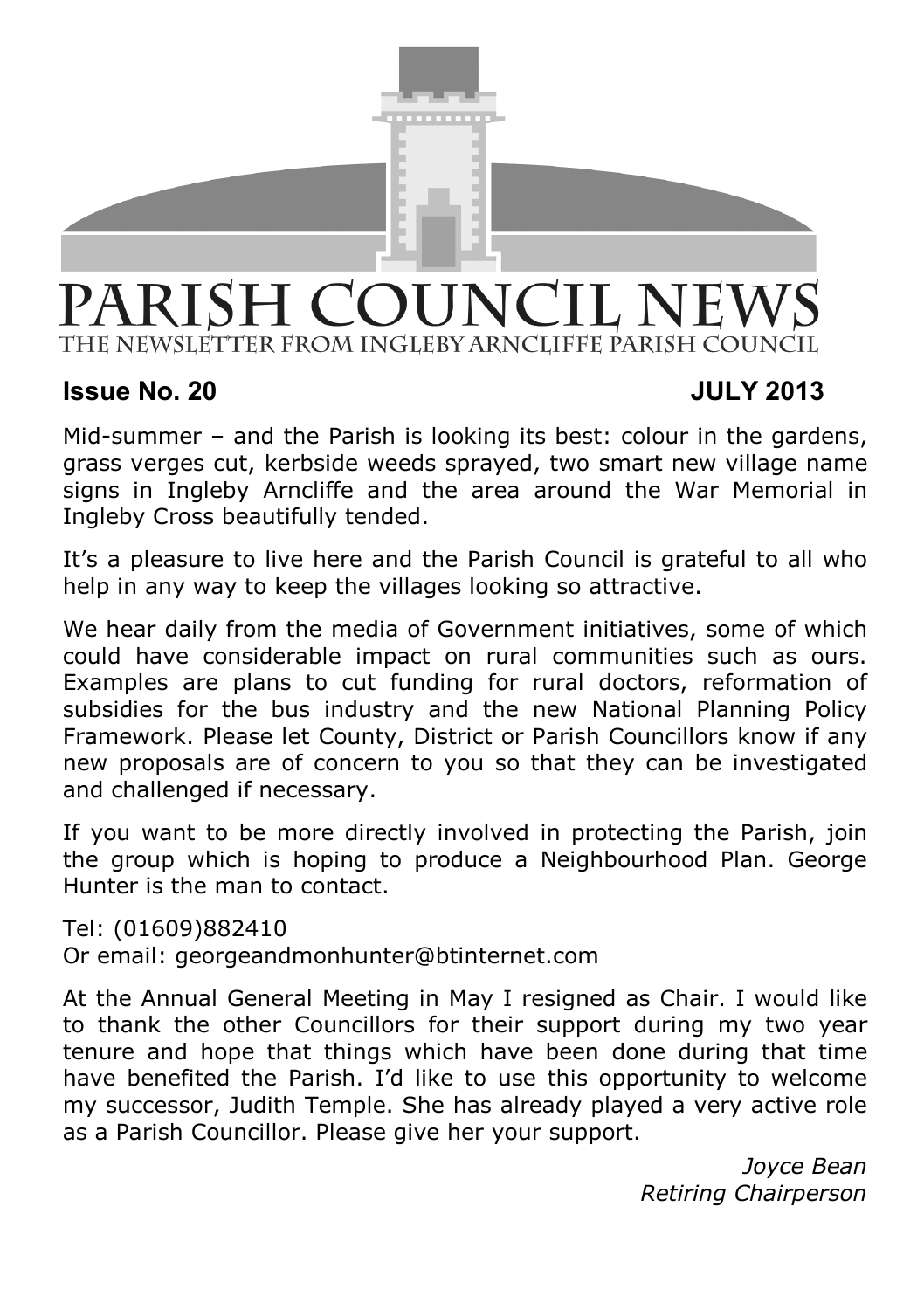# **Village Enhancement**

The Parish Council would like to thank the North York Moors National Park for providing funds through the LEADER



Scheme to purchase two new name signs for Ingleby Cross. Thanks are also due to Hambleton District Council for a grant through the LEADER Small Scale Enhancements Scheme which will pay for a Welcome sign on Cross Lane, a new notice-board in Ingleby Cross and an information panel featuring some of the special buildings in the Parish. All these items have been ordered and will enhance the appearance of the villages, making them appealing to residents and visitors alike.

Kayleigh Temple has volunteered to design the Information Board and we thank her for her kind offer.

The shabby signs for the streets in Ingleby Arncliffe have been reported and are on the waiting list for re-painting. In addition, the Highways department of North Yorkshire Council is aware of the faded 30 mph sign on the road approaching Ingleby Cross from Kilton House and it will be replaced in the next few weeks.

# **Dog fouling**

Faded and missing "No Dog Fouling" signs around our villages have been replaced by Hambleton District Council.

Please ensure that you comply with the signs: there is no excuse for leaving deposits for others to step in.

Thank you for your co-operation.

We thank **Tim Roy** for securing the new signs around the village and for his continued vigilance and clearing up after careless owners.

# **Annual Sports Day**

This will take place at the Recreation Area on **Saturday 7th September, which is the first Saturday after the children return to school for the autumn term.** 

Posters have been distributed and are up on the notice-boards so please put the date in your diaries, bring family and friends, and come down at 2pm to watch or join in the fun.

The barbecue, following some requests, will be ready from the earlier time of 4.30pm. We thank Adrian Hillary (and his team of willing helpers) for lending the equipment and arranging this for us, and also for providing the new Tug O' War rope.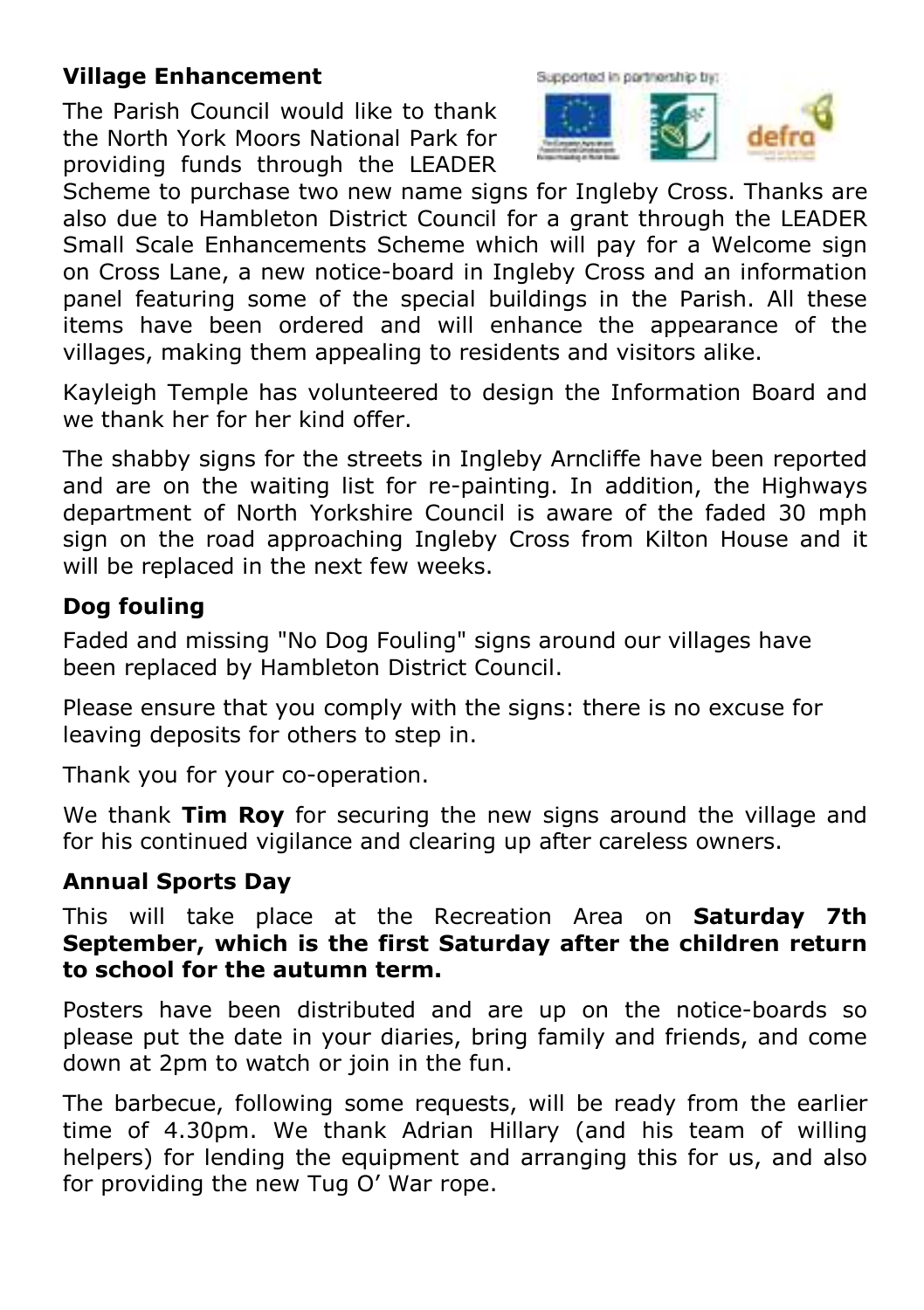## **Village Name Signs**

The Parish Council thanks **Martin Atkinson** and **Ashley Vaughan-Watson** for rebuilding the wall which supported the broken Ingleby Arncliffe sign. They also replaced the damaged sign with one of the new signs and installed the other Welcome sign on School Lane.





A further three signs have been ordered, one on Cross lane and two on the approach roads at Ingleby Cross.

#### **Recreation Area**



Villagers gathered to try out the new exercise equipment which was installed in May. Purchase of the items has been funded by the Big Lottery Scheme, Awards 4 All.

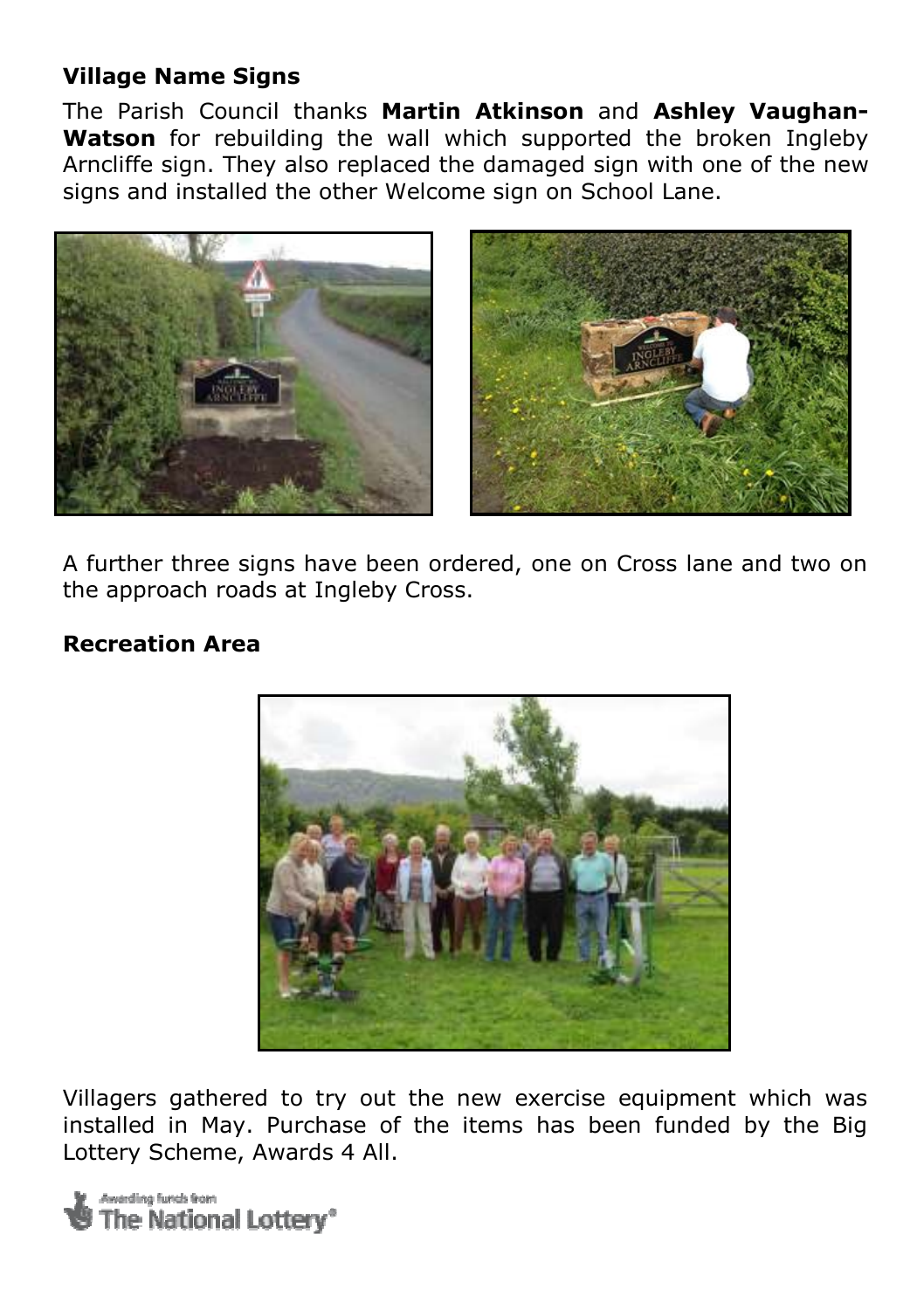# **No Cold Calling Zones**

The No Cold Calling Zone for Ingleby Arncliffe and Ingleby Cross was set up on 30th May 2013.

Please note that a key requirement which could lead to a cold caller at your property being prosecuted for a criminal offence is that you prominently display one of the No Cold Calling Zone window or door stickers. This is explained in more detail in the documents now available on our villages' website:

http://www.inglebyarncliffe.org.uk/wp/?p=1817

The documents give more telephone numbers to ring if a cold caller visits, and lots of examples of what does and does not constitute cold calling.

Please let me know if you did not receive a No Cold Calling Zone information pack and I will let you have a spare one. You can contact me by e-mail: neighbourhoodwatch@inglebyarncliffe.org.uk

### **Additional information for all our residents.**

**If an uninvited trader calls at your house**, telephone:

North Yorkshire County Council Trading Standards Department Citizens Advice Bureau, **0845 040506**.

If no answer, telephone:

North Yorkshire County Council Trading Standards Department, **01609 534800**.

Note that outside office hours an answer phone system is in operation. If unable to speak to someone on either of the above numbers, telephone the Police on **101**.

Let your Neighbourhood Watch Co-ordinator know (you can send an email to neighbourhoodwatch@inglebyarncliffe.org.uk).

In the event of door to door calling in a NCCZ, Trading Standards or the Police may decide to attend and speak to the persons involved.

**When Trading Standards have been notified of a breach of a NCCZ,** they normally contact the company giving them advice about the breach. It is not an offence for a trader to call persistently in a No Cold Calling Zone. However, it may be a criminal offence to call persistently at an individual's home or refuse to leave that home when they are asked to do so – **BUT the resident would need to have the NCCZ window or door sticker prominently displayed**; in such situations Trading Standards may consider prosecution.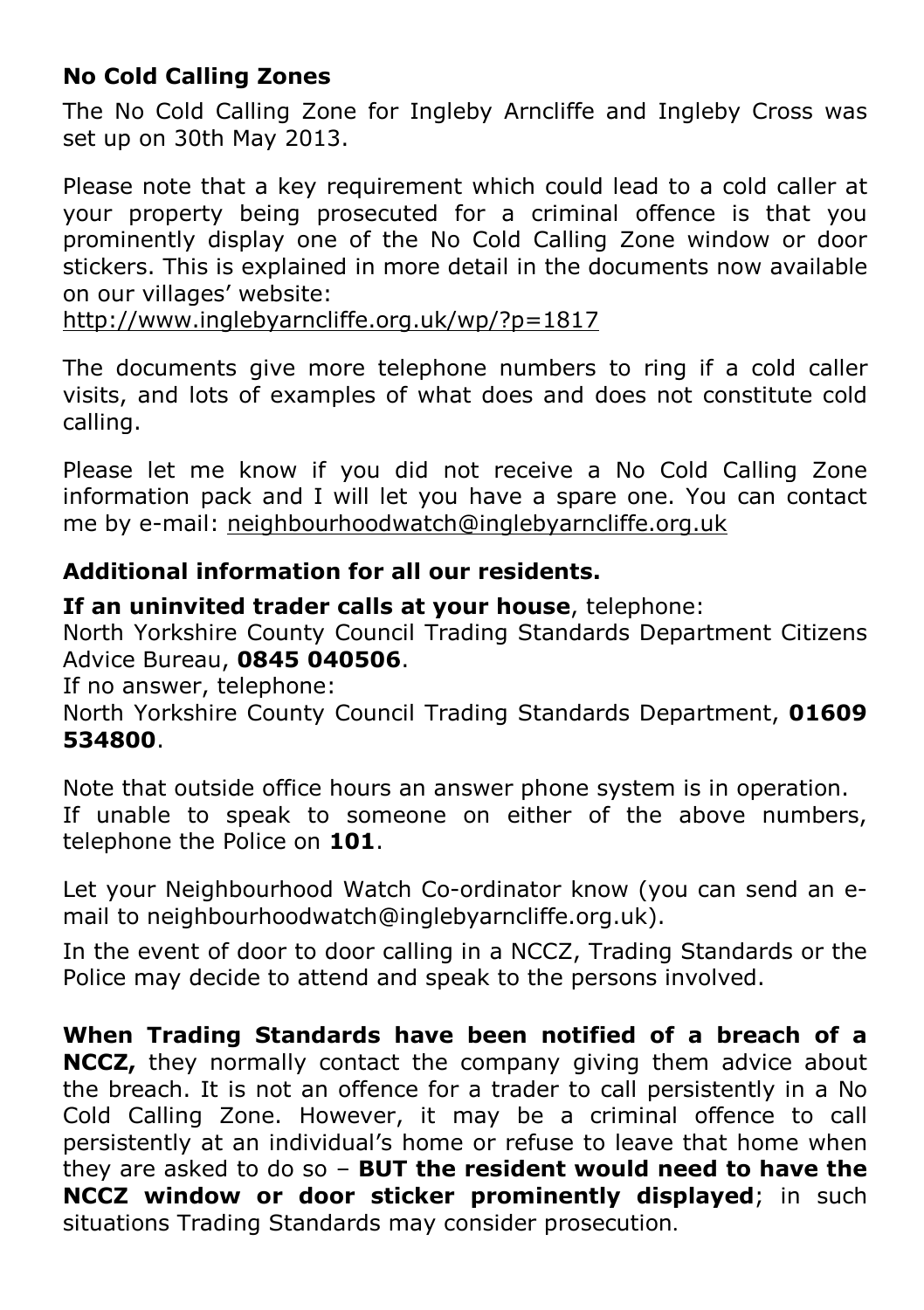# **In a NCCZ traders can still post leaflets through letterboxes**

asking residents to contact them for more information or to arrange appointments to make home visits. However, just because they have put a leaflet through the door does not mean they should knock on the door the next time they come to the NCCZ. The resident would need to telephone them requesting that they call.

#### **Scrap metal collectors:**

In a NCCZ they should not post notes through letterboxes stating that they will be calling the next day and will pick up scrap metal left out for collection. Often they use this as an excuse to pick up

anything else in the vicinity such as bicycles and power tools, and it is very difficult to prove that they have obtained items without the owner's permission.

#### **Charity collectors:**

People with collecting tins can usually operate within a NCCZ: they are often local people collecting as part of a national campaign week such as Christian Aid.

People who represent charities such as the British Red Cross and want to get residents to sign up to Direct Debits are uninvited callers who are trying to get money from residents and should not be doing so in a NCCZ. Let Trading Standards know the details of the charity and they will write to them requesting that the NCCZ is removed from their calling area.

#### **For lots of other examples of what does and does not constitute cold calling**, please see the

North Yorkshire County Council Trading Standards Department's document:

### **"No Cold Calling Zones: Questions and Answers"**.

If you are not able to display the double sided window sticker in a prominent location, Trading Standards can supply you with a single sided sticker with "No Cold Callers" on it that could be attached on the outside of your door or a frosted window.

The window sticker in your No Cold Calling Zone information pack is double sided. The non-sticky side gives the number for you to telephone, and the sticky side has "No Cold Callers" on it.

Note that the **small yellow cards** in your NCCZ information packs can be held up to a door or window when a cold caller knocks, or passed out through the letterbox, if you do not wish to speak to the caller.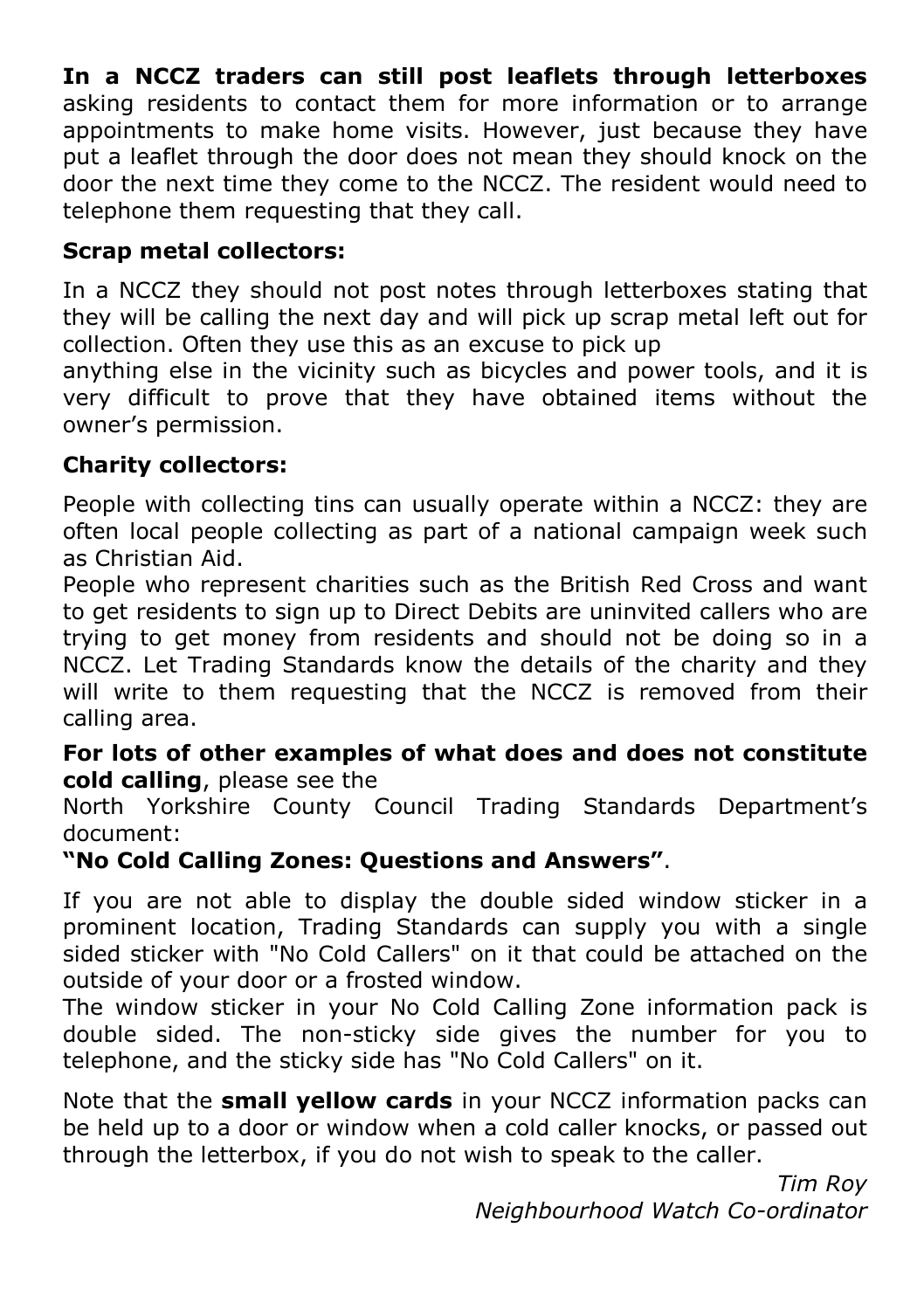### **Community Plan**

The Steering Group has completed the draft version of the Community Plan, including actions to be taken. Once printed, copies will be distributed to all residents. More volunteers will be needed to implement the various sections of the Action Plan for the benefit of everyone in the Parish. The members of the Group are thanked for their work to achieve this.

#### **Grass Cutting**

The contract this year was given to Keith Henderson who understands how we like our village approaches and footpaths to look. The Parish Council is aware and grateful that some village residents voluntarily take on the task of keeping areas of grass near their homes well cut and tidy. This is much appreciated.

#### **Affordable Housing**

A few months ago the Hambleton Rural Housing Enabling Officer, **Amanda Madden**, identified two possible sites for 6-8 low cost houses to be built in Ingleby Arncliffe. One landowner was willing to sell a piece of land but the North Yorkshire County Council Highways Department ruled that the access was not wide enough unless a small piece of adjacent land was made available. The Parish Council will be reviewing the situation at its next meeting on Wednesday 31st July.

### **Jill's Sponsored Cycle Ride**

Thanking everyone for their magnificent support, Jill writes:

*21st JUNE*. *The rain which had been forecast went elsewhere leaving us a lovely warm and sunny evening for the ride. I was joined by family and friends and I successfully arrived at Stokesley Primary School only a year late. Everyone seemed to enjoy the ride sporting their GNAAS tshirts, with much conversation and stops to re-group, the whole loop taking two and a half hours. The speedier riders rose to the challenge of a couple of "Strava segments" up the hills. No good social cycle is complete without refreshments, cake in particular, so the celebration continued on returning from the ride. I am delighted by the amount of money I have raised for GNAAS, considerably above the cost of one call out; with the direct donations which don't appear on this web page the total now stands well over £4,000. It feels good to end what has been a horrible, painful and difficult year on such a positive note.* 

*Jill Libby*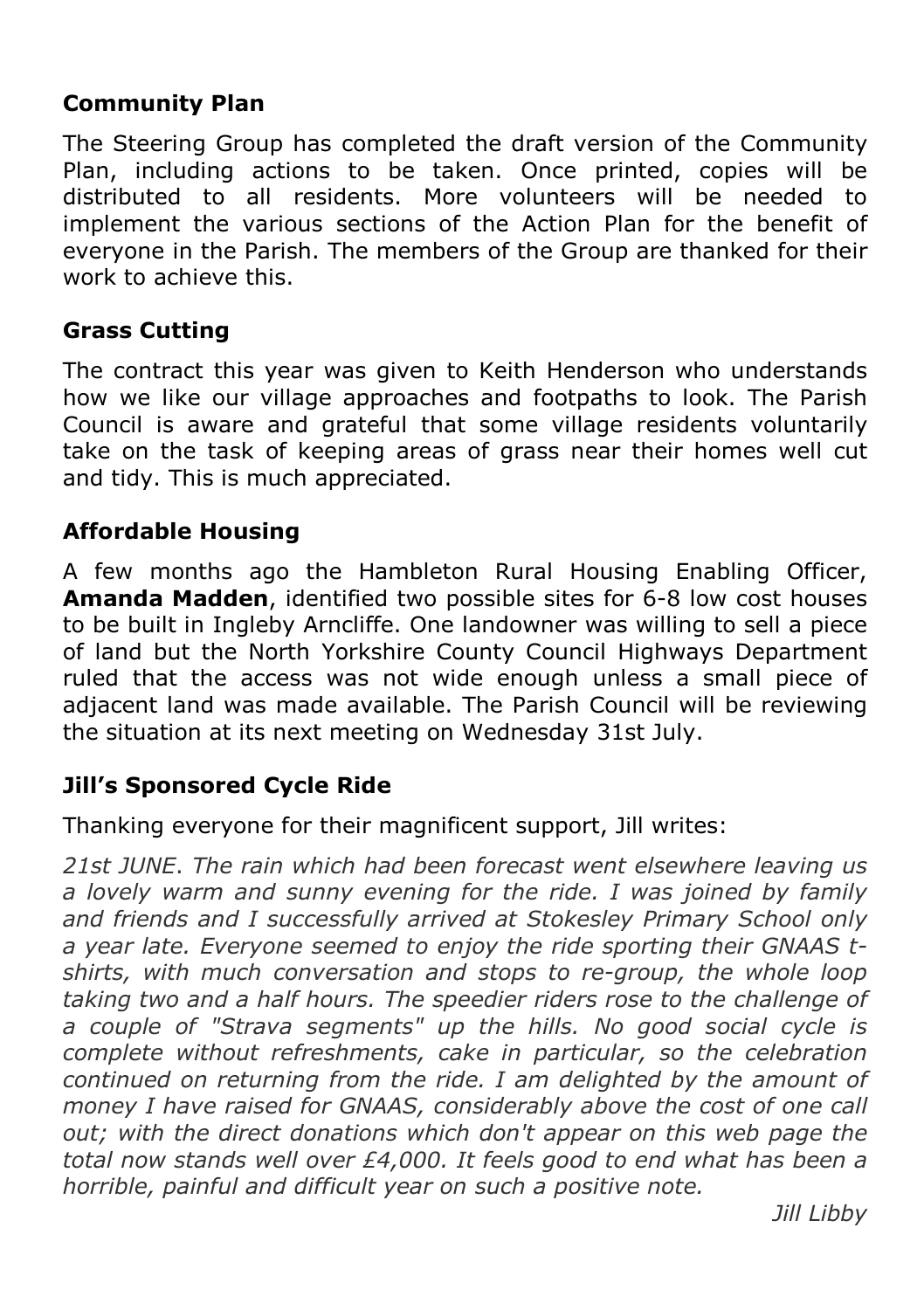# **Litter Picking and keeping the villages tidy**

On Sunday 7th April the first litter picking and tidying up of the grass verges which have been badly eroded took place. We are unfortunately affected all the time by people driving through the villages and throwing unwanted items from their car windows. A big *thank-you* to residents who came along and helped on that first Sunday and to those who continue to pick up and dispose of items as they walk around the villages. More dates are planned and notices will be sent out giving details nearer the time.

*The Parish Council* 

### **Street Lighting Proposals**

All Councils are being encouraged to save money and energy in the coming months. Leaflets will be delivered to each address outlining the proposed changes. A public consultation period will follow during which time everyone has a chance to make comments. Please look out for the official notification next month.

### **Coast to Coast walkers' direction sign**

The present wooden fingerpost sign is not very visible to those walkers making their way from the direction of the A19. Pending the re-location of this sign further round the corner towards the entrance to Pond House Farm, the owners of Peartree Cottage have kindly allowed a traditional C2C sign in the style of those used by farmers along the route, to be fixed to their garden wall.

We thank Mr Temple for organising this.

### **Post Office Hours of Trading**

Post Office facilities are available in the Blue Bell Inn, Ingleby Cross, from 9.30am until 12pm on Mondays, Tuesdays and Wednesdays. Please make good use of this service to enable us to keep it. Details of other Post Offices in the area are shown on our website.

#### **Our Parish Website**

Lots of other useful information can be found on our website, which is being kept up to date by a small number of volunteer editors representing groups in the community. If you have any comments about the present content or suggestions for improvements please email: ianheseltine@gmail.com

Anyone can access the website by using this link.

http://www.ingleby arncliffe.org.uk/wp/